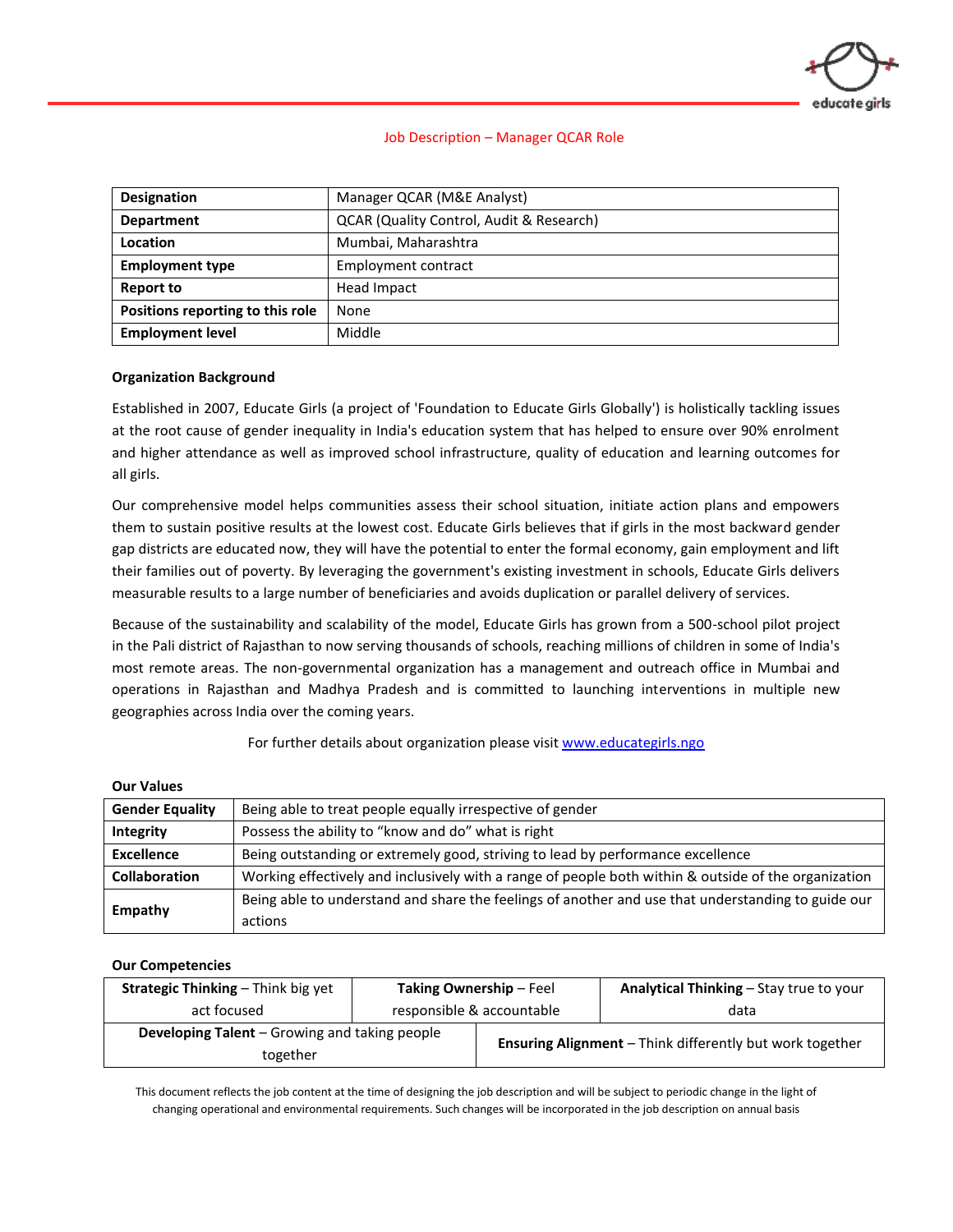

### ✓ **Scope & overview of the role:**

This position reports to the Head- Impact and is expected to work closely on research at EG. The Manager QCAR will be instrumental in expanding EG's research portfolio by designing effective research studies and tools for the same. The role is also expected to develop strong M&E frameworks for all EG programs and support in development of qualitative survey tools to measure sustainability and quality on field.

# ✓ **Areas of Responsibility:**

#### **Research Studies**

• Design research studies for key focus areas at EG- determine sampling, research methodology, data collection tools, processes, analysis, etc.

- Design data collection tools for these research studies
- Conduct desktop research, literature reviews, etc. as necessary
- Develop a workplan for effective rollout of the research studies
- Writing proposals, reports as required

• Build strong and collaborative relationships within the team and with other teams, especially the Ops and Program teams

### **Log frames and Tool design**

- Create and update log frames for all EG products
- Determine indicators to measure EG's short- and long-term outcomes
- Determine indicators for measuring sustainability of EG's model
- Perform literature review of existing indicators to benchmark EG's work in the sector
- Develop tools for agreed Sustainability Indicators including community mind set and TB engagement, as required
- Pilot tool and process and determine feasibility and use for upcoming years
- Create and support in roll out of surveys for stakeholders to gain field knowledge on various processes

### **Evaluation design and support**

• Research and interpret evaluation reports and communicate insights to Leadership team and Impact function

• Design internal process and impact evaluations, as required

### ✓ **Core Responsibilities:**

- 1. Research Studies
- 2. Log frames and Tool design
- 3. Evaluation design and management

### ✓ **Liaise with (internal & external stakeholders)**

Internal: Program & Operations

External: Research agencies, data collection agencies, Consultancies

This document reflects the job content at the time of designing the job description and will be subject to periodic change in the light of changing operational and environmental requirements. Such changes will be incorporated in the job description on annual basis